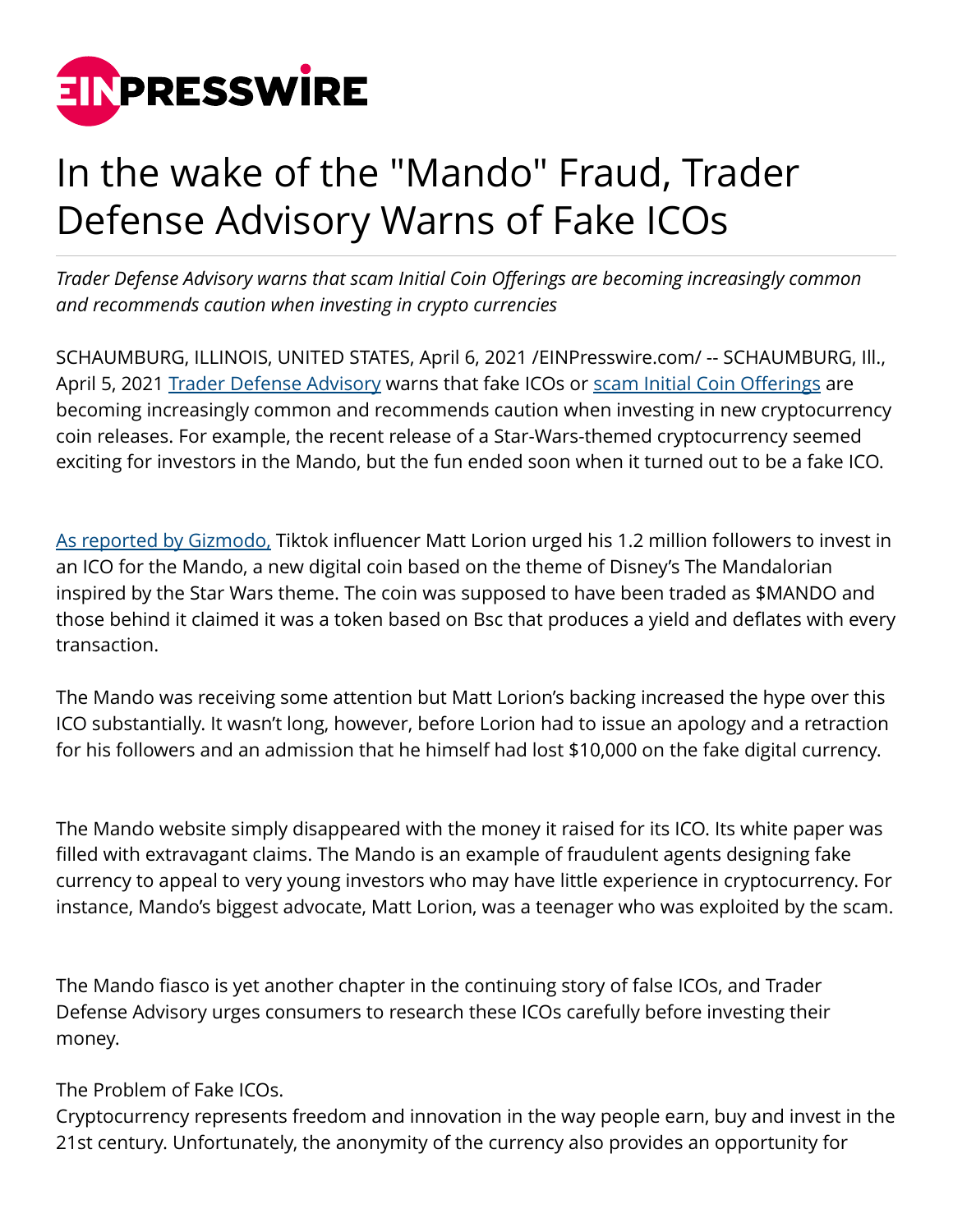cybercriminals to launder money and conceal wrongdoing.

In addition, the result of an Investopedia survey revealed a sobering statistic that 80% of ICOs are fraudulent. Only 8% of these ICOs actually end up on exchanges. Therefore, there is reason to be skeptical of ICOs and to check them carefully before investing or passing on information about them.

Social media complicates problems because social media influencers who do not have a background in financial products or any special knowledge about cryptocurrency can promote these products and unwittingly expose their social media followers to fraud. Consumers should not rely on social media for solid financial information but should speak to experts, advises Trader Defense Advisory.

What to Look for in a Legitimate ICO

Cryptocurrency users and investors must take precautions, but they can benefit from investing in cryptocurrencies. TDA suggests taking the following steps for safe cryptocurrency investing.

Invest in Cryptocurrency through approved and legitimate platforms such as Coinbase, Robinhood, SoFi.

Far-fetched ideas, like a coin designed in honor of a TV series or a movie, usually are not reliable

Stick to dependable cryptocurrencies such as Bitcoin, Ethereum and Litecoin If you feel you must invest in an ICO, research who is behind the deal carefully Only invest in money you can afford to lose

Investors should always be aware that ICOs are extremely risky. Therefore only invest modest amounts that you can afford to lose, never your savings. Take some time to research the credentials of the crypto coin developers, but be aware that this information could be false. Check all contact information to ensure it is consistent.

When you invest in ICOs, stick with reliable platforms such as Coinbase, Robinhood, and SoFi. Scam ICOs will ask investors to contribute money directly from their own accounts and reject the use of platforms or insist on using those that are not verified. Finally, it is important to keep in mind that there are many cryptocurrency investment opportunities that do not involve risky ICOs. Speak to experts, advises TDA, if you need more information about an ICO.

About Trader Defense Advisory

Trader Defense Advisory offers all clients a free consultation to assess their cases and design a roadmap for pursuing their claims. The TDA team works tirelessly to advocate for clients and will fight back against Bitcoin extortion scams.

Contacts: